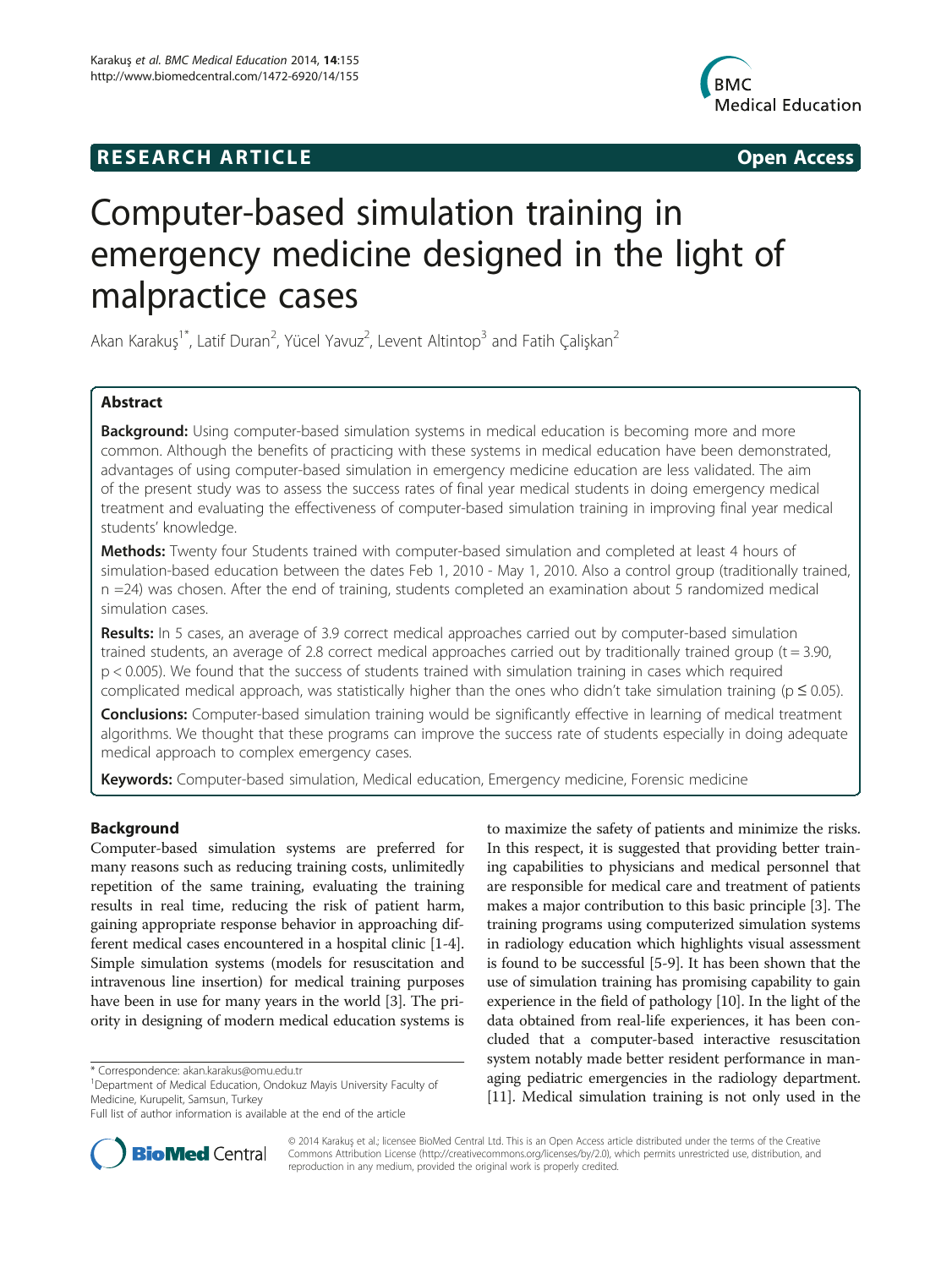branches of medicine which visual evaluations are important, but also used in clinical and surgical branches. It has been announced that a training study which simulates 15 emergency cases in different level of complexity consisted of specific learning objectives is successful within the framework of emergency medicine training program of the University of New Mexico [\[12](#page-4-0)]. It has been also emphasized that the health workers trained in intensive care have to check their education from point of evidencebased medicine, communication, evaluation and simulation [[13](#page-4-0)]. Other advantages of simulation training are to increase the clinical experiences in a safe environment and also to provide comprehensive simulated environments which allow a route from practicing isolated tasks to more complex clinical situations [[14](#page-4-0)]. It has been demonstrated that a sense of self-confidence and decisionmaking process develops in a person receiving the simulation training because of the tolerance to errors during training process unlike real-life [[15,16](#page-4-0)]. Minimizing errors in medical education was not a new concept, but it became important for controlling and criticizing the treatment process and to solve problems after identifying the sources of failures in medicine [\[15](#page-4-0)]. For minimizing errors in medicine, the use of simulation training systems becomes increasingly widespread in surgical branches in developed countries [[17](#page-4-0),[18\]](#page-4-0). Especially, increasing public awareness regarding to medical malpractice, the realization of virtual training applications appears to be a necessity for prevention of these errors. In this descriptive study, we aimed to evaluate the success rate of final year medical students in treating emergencies and the effectiveness of computer-based simulation training in emergency medicine education at a university hospital.

## Methods

In a university hospital, between the dates Feb 1, 2010 - May 1, 2010, a computer-based training program which simulated the common malpractice cases occurred in emergency clinics represented to final year medical students. In determined time, success rate of students trained with simulation training in doing accurate diagnosis and treatment of emergency cases was evaluated. As a control group, only traditionally trained students were chosen. Primarily, organic phosphate poisoning, gastric perforation, deep vein thrombosis and its complications, stab wound injury, drug allergy, aortic dissection, drug interactions and similar cases were simulated with computerbased simulation system in this descriptive study. These medical issues were all presented to students during their rotations with traditional training in 4th and 5th classes in both study groups. At the end of the study, students trained with computer-based simulation technique in addition to traditional education  $[n = 24]$  and students only trained with traditional education techniques  $[n = 24]$ 

were compared. We investigated whether both groups were applied the accurate diagnosis and treatment approaches to present cases. The accuracy of treatment approaches were evaluated by faculty members of the emergency medicine and forensic medicine department. All data obtained from the study was evaluated with Independent Samples T- test, Fisher's Exact test and Pearson  $X^2$  Test.

## Results

The total number of students in the present study was forty eight.  $52.1\%$  of them  $(n = 25)$  were females and 43.8% of them  $(n = 21)$  were males. Two  $(4.2%)$  students did not reply to this question.

It was found that the accurate diagnosis and treatment approach was performed in 3.9 of 5 cases by the students trained with computer-based simulation and in 2.8 of 5 cases by students trained traditionally ( $t = 3.90$ ,  $p \le 0.005$ ) (Independent Samples T- test was used for the equality of average values].

We determined that using simulation training technique significantly increased the success rates of students especially in cases which required multi-step diagnostic and therapeutic approach (case 1 and 4) (Table [1](#page-2-0)).

In organic phosphate insecticide poisoning (case 1), we considered that the student was successful, if he/she decided the diagnosis by evaluating medical history and provided security of the scene, removal of clothing, skin decontamination, respiratory support, and giving adequate antidotes. It was found that students trained with simulation based training were significantly successful in the diagnosis and treatment of organic phosphate insecticide poisoning (Table [1\)](#page-2-0). The success rate for students trained with simulation based training was 62.5% and the success rate was 29.2% for the traditionally trained students ( $p = 0.020$ ).

In making accurate diagnosis and treatment approach to gastric ulcer disease and its complications like perforation of the stomach or duodenal walls (case 2), the success rate of simulation-trained students was higher than traditionally trained students  $(100\% \text{ vs } 83.3\%, \text{ p} = 0.109)$ . we considered that the student was successful, if he/she decided gastric perforation diagnose in an old female patient (using non-steroid anti-inflammatory drugs for her osteoarthritis disease) by evaluating medical history and observing presence of gas under the right diaphragm in chest radiograph.

In stab wound injury (case 3), we wanted the students to recognize great vessel injury, be able to examine the pulses of lower extremities and decide the adequate radiological test as Doppler ultrasonography for being successful in the pre and post test. In applying appropriate approach for diagnosis and treatment of a stab wound injury and potential complications including great vessel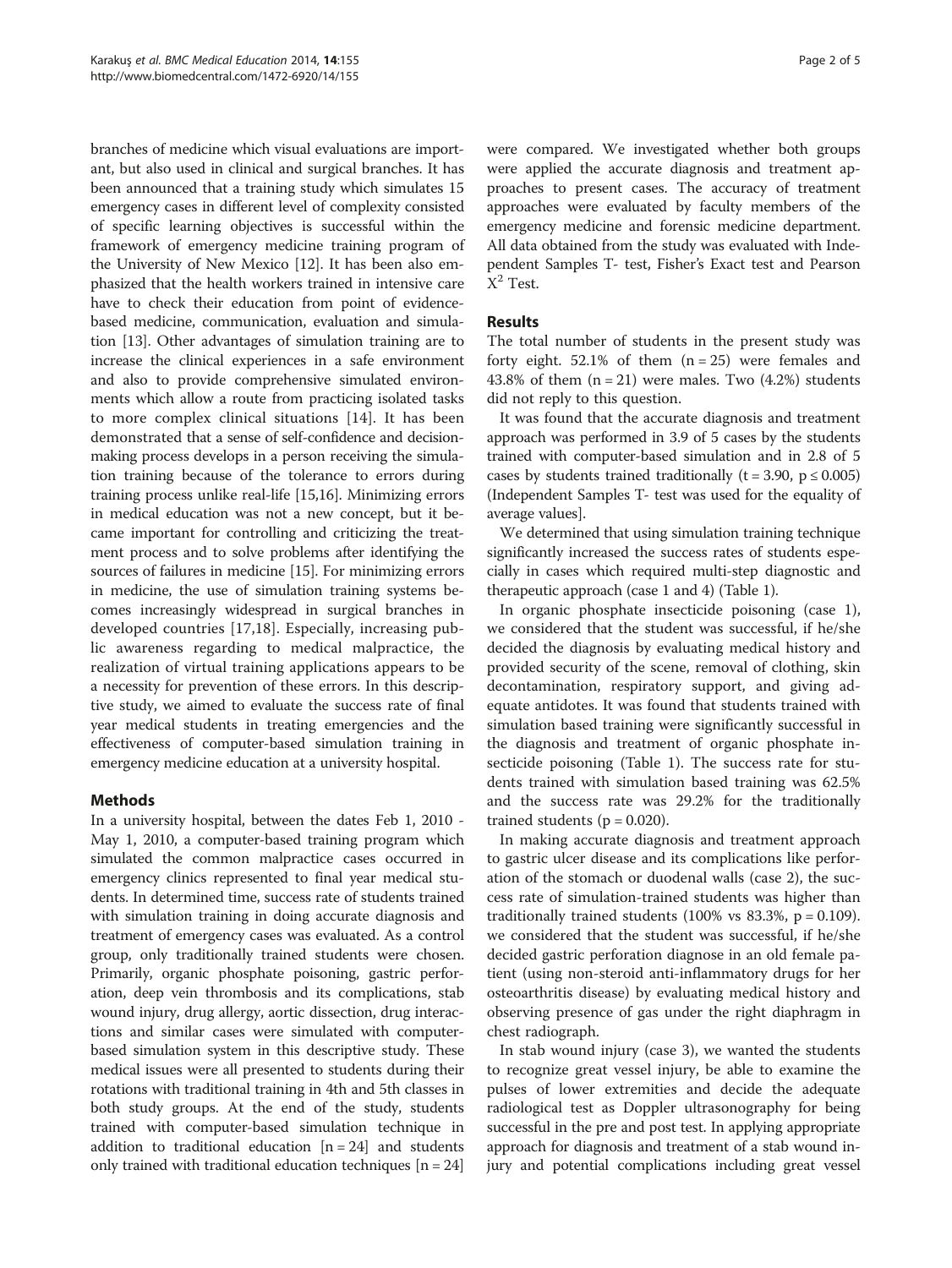| Cases  | Simulation training<br>n (%) success | <b>Traditional trained</b><br>n (%) success | <b>OR</b><br>(Odds ratio) | <b>CL</b><br>(%95) | р     |
|--------|--------------------------------------|---------------------------------------------|---------------------------|--------------------|-------|
|        |                                      |                                             |                           |                    |       |
| Case 2 | 24[100%]                             | 20[83.3%]                                   | $\overline{\phantom{a}}$  |                    | 0.109 |
| Case 3 | 20[83.3%]                            | 12[50%]                                     | 5.0                       | 1.31-19.07         | 0.030 |
| Case 4 | 13[54.2%]                            | 9[37.5%]                                    | 1.19                      | $0.62 - 6.24$      | 0.247 |
| Case 5 | 24[100%]                             | 18[75%]                                     | 2.33                      | $0.51 - 10.69$     | 0.461 |

<span id="page-2-0"></span>Table 1 Comparison of rates of performing an accurate medical approach to deferent emergency cases between the students train with computer base simulation training and traditional trained

injury in femoral region, the success rate for students trained with simulation based training was  $83.3\%$  (n = 20) higher than traditionally trained students (50%;  $n = 12$ ;  $p = 0.030$ ).

In deep vein thrombosis case (case 4), we considered that the student was successful, if he/she properly evaluated the medical history (In present simulation case an obese patient had rested for a month in her house and then attended emergency service with weakness and breath difficulty complaints). They also had to decide the diagnosis by requiring computed tomography (CT) of the chest for the diagnosis of pulmonary embolism and Doppler ultrasonography of the lower extremities for deep vein thrombosis. Simulation-trained students were more successful compared with traditionally trained students  $(54.2\% \text{ vs. } 37.5\%, \text{ p} = 0.247)$  in the performance of an accurate diagnosis and treatment of deep vein thrombosis and its complications.

In drug allergy case (case 5), we considered the students as successful, if they adequately evaluated the medical history (In present simulation case, a pediatric patient had complaints such as redness in her neck after taking an antibiotic drug prescribed by family physician), decide the diagnosis, be able to stop administration of the antibiotic treatment and initiated antihistaminic drug therapy in emergency service. The students trained with simulation based training were more successful in performing adequate therapeutic approach to a drug allergy case% 87.5 ( $n = 21$ ). The success rate for traditionally trained students was 75% ( $n = 18$ ) ( $p = 0.461$ ).

### **Discussion**

Computer-based simulation has various advantages compared to traditional education and increasing number of scientific articles published dealing with the effectiveness of simulation training in literature. Mason et al. emphasized that web-based training could allow learners to properly assess a specific symptom, recognize adequate assessment techniques and assure the proper medical treatment [[19](#page-4-0)]. In a previous study, Pusic et al. highlighted that in practicing of radiography interpretation, learning did not stop even after 234 cases [[20\]](#page-4-0). In summary, simulation systems help learners to easily and continually practice different medical cases via internet.

In present study, students trained with computerbased training were significantly more successful than traditionally trained students in the diagnosis and treatment of organic phosphate insecticide poisoning (case 1) which requires multi-step therapeutic approach (62.5% vs. 29.2%). In Turkey, pesticide poisoning is an important public health problem [\[21,22\]](#page-4-0). In pesticide poisoning, removing all contaminated clothing and washing the exposed area with generous amounts of water and soap, supporting the airway and medical treatment are fundamental steps in doing adequate medical approach [\[23](#page-4-0)]. During applying medical treatment to pesticide poisoning, skipping of one of these steps may cause a patient to lose his/her life. The important thing was that all the students in each group had successfully passed their classes since becoming final year medical student. However, in the light of present study, we observed that a student who was successful in multiple choice test exams, which applied widely in medical education in Turkey, might not sufficient enough for doing adequate multi-step therapeutic approach to a patient. We believe that practical skills training with specialist teachers during graduate medical education is necessary for mostly seen emergencies. We reckon that computer-based simulation training will be a good choice for applying these training activities.

The overall adequate medical approach rate in approaching a stab wound injury was very low in traditionally trained students. The most seen failure done by students in doing adequate approach to a stab wound injury case was "not recognizing a great vessel injury". In medicine knowing and performing the standard diagnose and treatment algorithm to a patient is mandatory and life saving. An inappropriate medical approach can result with death of a patient. To know and apply the standard medical approach is also one of the legal responsibilities of doctors. Medical malpractice cases occur if a patient injured or died because of a health care provider who fails to apply competently the standard treatment approach. In present study, we observed the effectiveness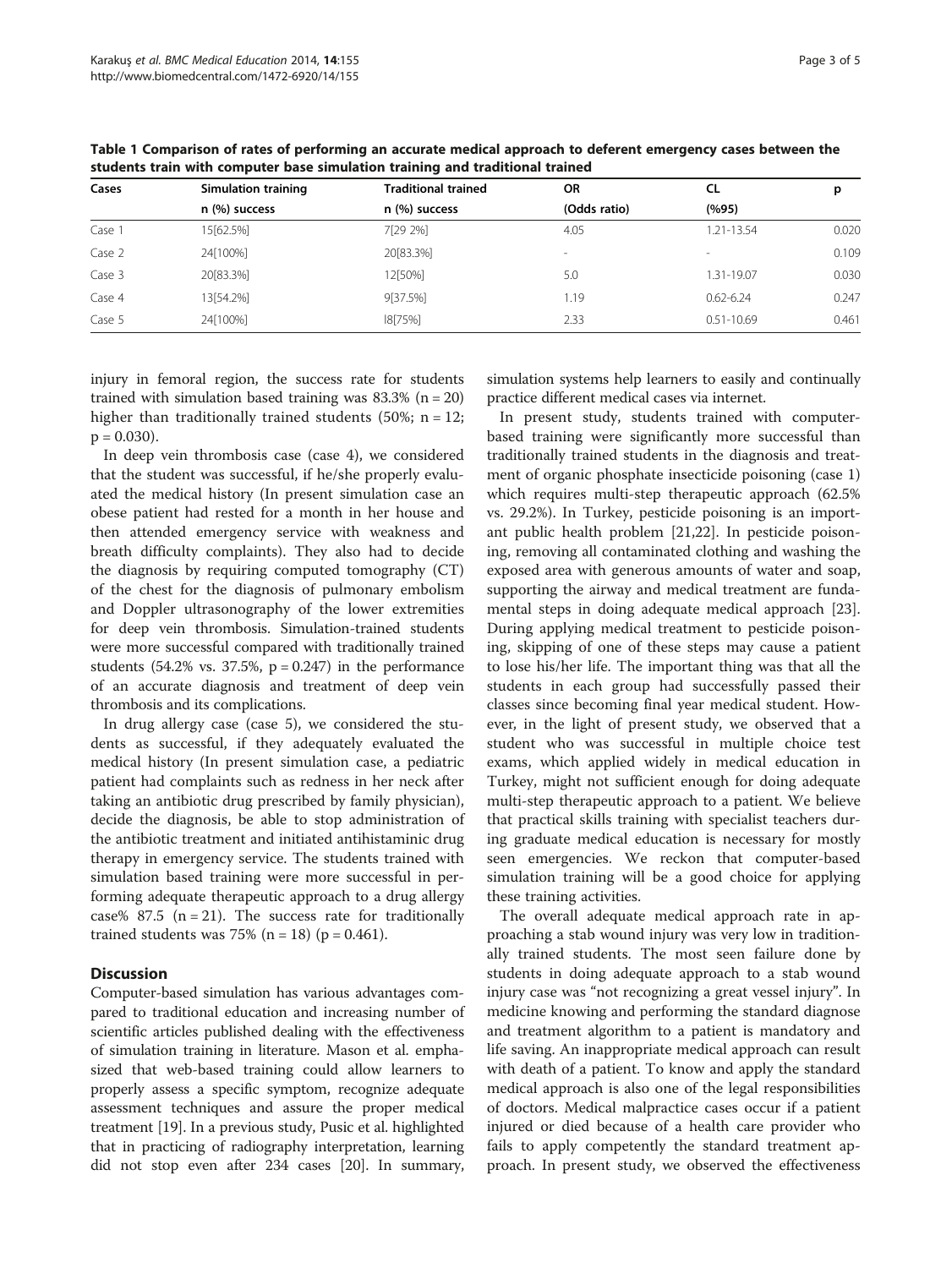of simulation training in learning proper medical approach to a stab wound injury and its complications.

In emergency departments, working conditions are difficult. Emergency physicians have to take right decision urgently and adequately in crowded emergency services. Unfortunately, according to our forensic experiences, the medical education including traditional techniques is insufficient for providing the proper medical approach by doctors in emergency conditions. We think that characteristics of common malpractice cases should be evaluated and then presented to students by computer-based simulation systems for providing an adequate medical training in emergency department.

One limitation of the study is that repeating the presentation of the emergency cases in simulation group while computer based training activity, because computer-based simulation group completed their training together with continuing their normal curriculum. This may have been an obstacle in assessing the success rates of each groups because traditionally educated group observed emergency cases one less time than the simulation trained group prior to completing the examination test. But also this study design is given us a chance to see the preparedness level of traditional trained final year students in approaching real-life emergencies.

We think that educational activities using computerbased simulation systems would be useful for performing an effective training method for students. The training centers that use realistic models with medical simulation systems began to set up around the world [\[24\]](#page-4-0). Simulation trainings done with using computer-based mannequin showed superior outcomes in comfort in patient management but also long-term effects of simulationbased education had to be clarified [[25\]](#page-4-0).

In parallel with the advances in computer science, it is clear that a rapid development of simulation training systems is expected. So we think that in designing phase of these systems, collaboration between scientists from different branches of science as computer engineers, emergency medicine and forensic medicine specialist is needed for improving emergency medicine education.

For performing an adequate treatment approach in emergency clinics, it is important to act with current medical diagnosis and treatment guidelines. In a study consisted of 30 medical malpractice cases, researchers found that inadequate treatment approaches in 14 cases (47%), cautiousness in 10 cases (33%), neglect in 4 cases (13%) and the wrong diagnosis in 2 cases (7%) in Turkey [[26](#page-4-0)]. We reckon that after evaluating commonly seen malpractice cases, training programs with computer-based simulation systems should be carried out in emergency medicine education.

In Turkey, education programs in medical schools for communication skills using standardized patients both

in training and assessment have steadily increased over the past ten years [\[27\]](#page-4-0), but also designing and using of computer-based simulation programs in medical education has not commonly occurred yet. In the light of present study, development of a computer-based simulation system completed in December of 2011 at Medical Faculty of Ondokuz Mayıs University with the computerengineering department. By this system, researchers presented common malpractice cases to the students and declared that the preparedness level of final year medical students for an adequate approach to simulated emergency cases increased [[28](#page-4-0)].

## Conclusion

Computer-based simulation training designed in the light of forensic medicine experiences seems to increase the success rates of students in complex emergency cases. Although the success rate of simulation-trained group was higher than traditionally educated group, the overall success rate remains not very high in simulation-trained group. We considered that each failed medical approach in simulation training is equal to death of a patient in real life and full success achieved only in one case in simulation group. In the light of this finding, we did not consider that computer-based simulation training is not effective in medical education. Because, during the educational activities, physiological factors such as "not to show enough interest", "to forget the information which is not being practiced or not being repeated" may have considered as major obstacles in front of a complete success. We proposed simulation training as a solution to this problem. More importantly, we thought that internet accessible web-based simulation training can easily repeatable, so by repeating the simulation training in complex medical cases could better improve student success.

#### Competing interests

The authors have no relevant conflicts of interest to declare. No funding was received for the present study.

#### Authors' contributions

AK designed and implemented the computer-based learning course under the guidance of LA. AK wrote the manuscript with edits provided by LD, YY, and FÇ. All authors read and approved the final manuscript.

#### Acknowledgements

The authors thank the Ondokuz Mayıs University Medical Faculty final year medical students who participated on the computer-based emergency medicine simulation training in 2012. The authors also thank Prof. Dr. Haydar Ali Şahinoğlu for encouraging them in their scientific researches.

#### Funding

Some part of the study results presented at 7th Annual Meeting of Balkan Academy of Forensic Sciences in 03–06 June 2010 in Tirana, Albania. There wasn't any source of funding in present study.

#### Author details

<sup>1</sup>Department of Medical Education, Ondokuz Mayis University Faculty of Medicine, Kurupelit, Samsun, Turkey. <sup>2</sup>Department of Emergency Medicine Ondokuz Mayis University Faculty of Medicine, Kurupelit, Samsun, Turkey.